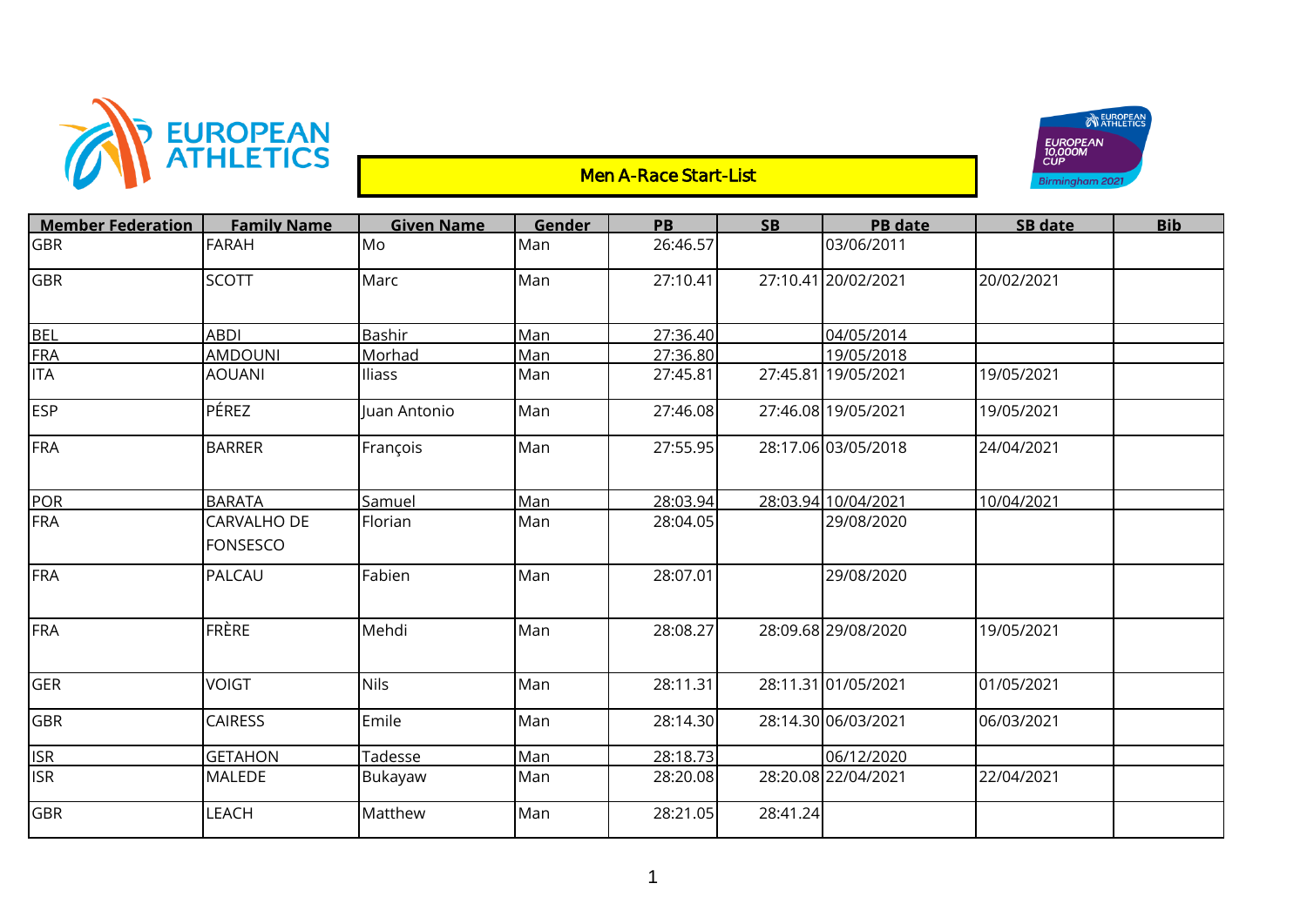| FRA                          | <b>SCHRUB</b>     | Yann              | Man | 28:22.19 |          | 28:22.19 24/04/2021 | 24/04/2021 |  |
|------------------------------|-------------------|-------------------|-----|----------|----------|---------------------|------------|--|
| <b>ESP</b>                   | <b>RAMOS</b>      | lesús             | Man | 28:22.42 |          | 28:23.89 18/12/2020 | 10/04/2021 |  |
| <b>ISR</b>                   | <b>ABUHAY</b>     | Yitayew           | Man | 28:24.62 |          | 28:24.62 22/04/2021 | 22/04/2021 |  |
| <b>ESP</b>                   | CELADA            | Raul              | Man | 28:25.10 |          | 28:25.10 10/04/2021 | 10/04/2021 |  |
| <b>ROU</b>                   | SOARE             | Nicolae Alexandru | Man | 28:25.38 |          | 28:36.58 19/05/2018 | 10/04/2021 |  |
| <b>ESP</b>                   | <b>BLANCO</b>     | Jorge             | Man | 28:25.76 |          | 28:25.76 10/04/2021 | 10/04/2021 |  |
| <b>ESP</b>                   | <b>ROJO</b>       | Yago              | Man | 28:27.39 |          | 28:31.85 13/04/2019 | 10/04/2021 |  |
| <b>UKR</b>                   | ROMANENKO         | Roman             | Man | 28:28.54 |          | 28:58.52 27/05/2012 | 24/04/2021 |  |
| <b>GBR</b>                   | <b>JONES</b>      | Kristian          | Man | 28:33.17 |          | 28:33.17 06/03/2021 | 06/03/2021 |  |
| POL                          | ZALEWSKI          | Krystian          | Man | 28:39.95 |          | 29:06.36 28/04/2019 | 24/04/2021 |  |
| <b>ITA</b>                   | QUAZZOLA          | Italo             | Man | 28:44.97 |          | 29:02.10 06/07/2019 | 18/04/2021 |  |
| <b>ESP</b>                   | <b>MAYO</b>       | Carlos            | Man | 28:48.41 |          | 10/06/2017          |            |  |
| <b>ITA</b>                   | <b>MONDAZZI</b>   | Alberto           | Man | 28:51.28 |          | 28:51.28 02/05/2021 | 02/05/2021 |  |
| <b>ITA</b>                   | <b>CRIPPA</b>     | Nekagenet         | Man | 28:53.34 |          | 28:53.34 02/05/2021 | 02/05/2021 |  |
| <b>ITA</b>                   | <b>BREUSA</b>     | Francesco         | Man | 28:54.54 |          | 28:54.54 02/05/2021 | 02/05/2021 |  |
| <b>UKR</b>                   | <b>STREBKOV</b>   | Ivan              | Man | 28:55.48 |          | 28:55.48 24/04/2021 | 24/04/2021 |  |
| <b>GBR</b>                   | <b>SMITH</b>      | lake              | Man | 29:01.08 |          | 11/07/2019          |            |  |
| <b>ART</b>                   | <b>GABRIYESOS</b> | Tachlowini        | Man | 28:47.67 |          | 06/12/2020          |            |  |
| <b>British Olympic Trial</b> | <b>AADAN</b>      | Mohamud           | Man | 28:28.68 |          |                     |            |  |
| <b>British Olympic Trial</b> | ANDERSON          | Tom               | Man | 29:14.30 |          |                     |            |  |
| British Olympic Trial        | SESEMAN           | Philip            | Man | 28:24.0  |          |                     |            |  |
| <b>British Olympic Trial</b> | <b>HUNT</b>       | James             | Man | 28:59.63 | 28:59.64 |                     |            |  |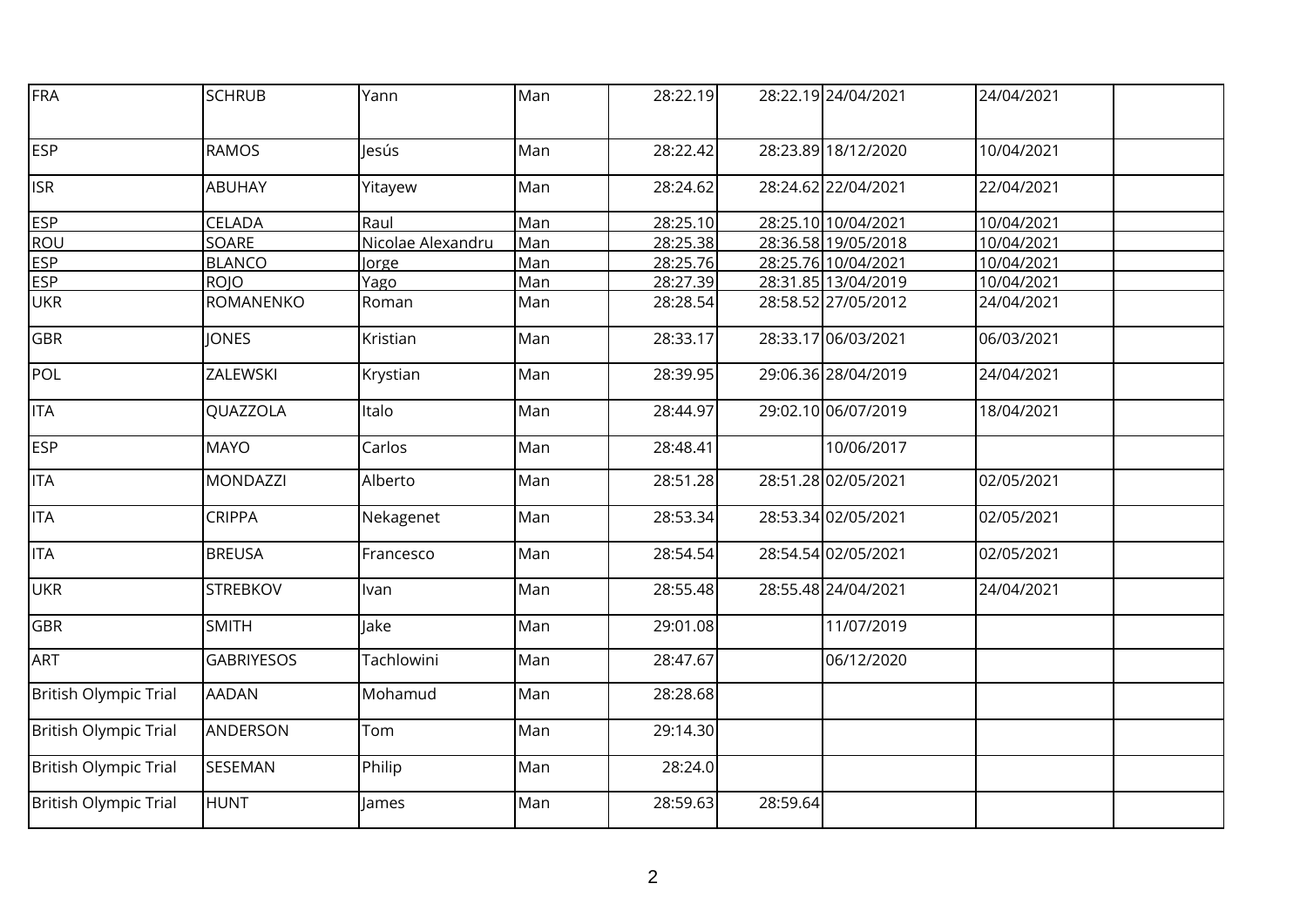| British Olympic Trial | <b>MAHAMED</b> | <b>Mahamed</b> | lMan | 29:01.34 |  |  |
|-----------------------|----------------|----------------|------|----------|--|--|
| British Olympic Trial | <b>MILNER</b>  | <b>Hugo</b>    | Man  |          |  |  |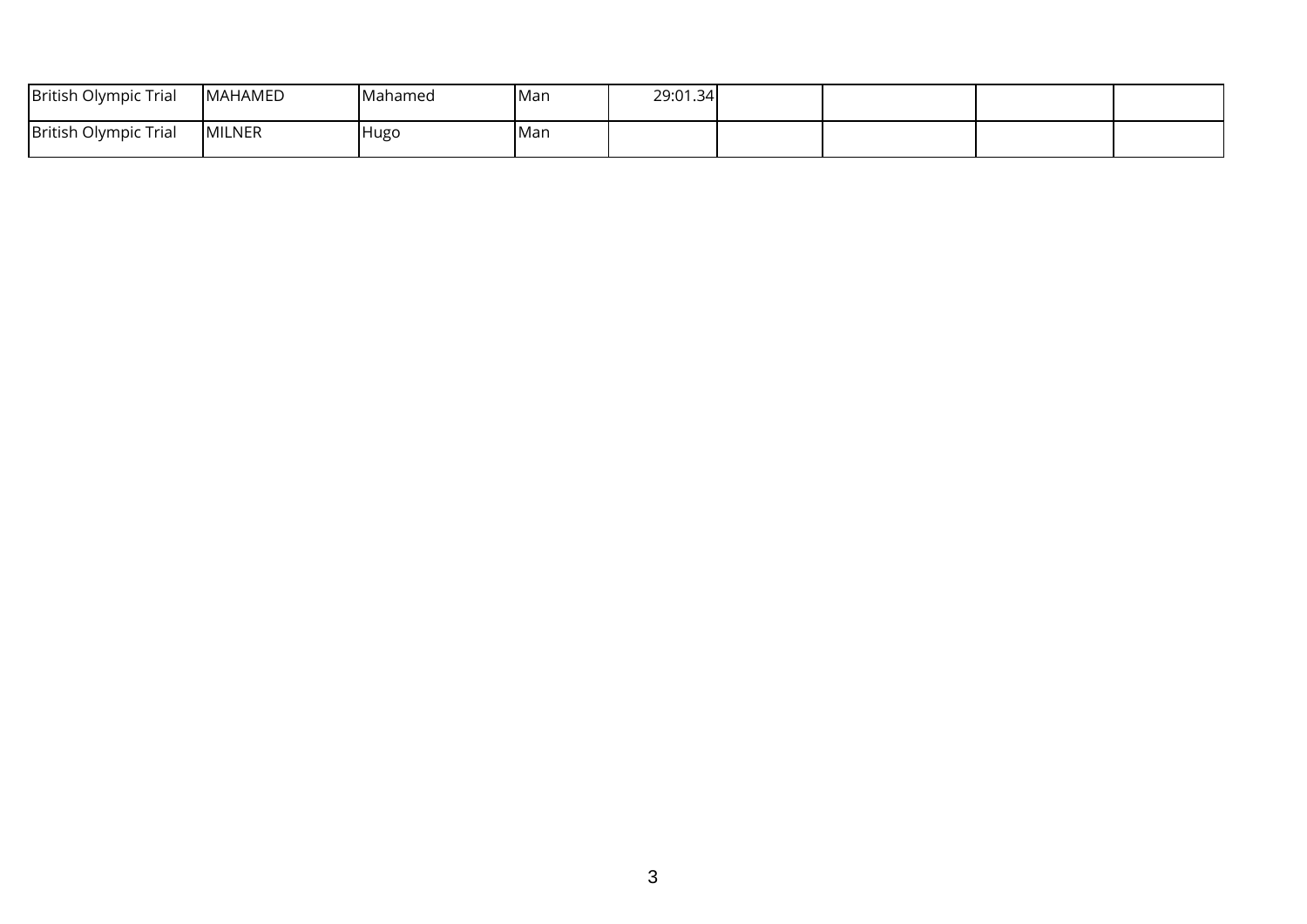

## **Men B-Race Start-List**



| <b>Member Federation</b> | <b>Family Name</b>   | <b>Given Name</b> | Gender     | <b>PB</b> | <b>SB</b> | <b>PB</b> date      | SB date    | <b>Bib</b> |
|--------------------------|----------------------|-------------------|------------|-----------|-----------|---------------------|------------|------------|
| <b>ART</b>               | <b>EISA MOHAMMED</b> | Jamal Abdelmaji   | Man        | 28:47.36  |           | 29:23.00 24/04/2019 | 22/04/2021 |            |
| <b>UKR</b>               | <b>NYZHNYK</b>       | Mykola            | Man        | 28:50.71  |           | 29:04.73 25/05/2019 | 24/04/2021 |            |
| <b>ISL</b>               | ANDRÉSSON            | Hlynur            | Man        | 28:55.47  |           | 19/09/2020          |            |            |
| <b>ISR</b>               | CHEKOLE              | Dereje            | Man        | 28:57.19  |           | 28:57.19 22/04/2021 | 22/04/2021 |            |
| <b>ITA</b>               | <b>RIVA</b>          | Pietro            | Man        | 28:57.76  |           | 28:57.76 02/05/2021 | 02/05/2021 |            |
| <b>EST</b>               | <b>NURME</b>         | Tiidrek           | Man        | 28:59.88  |           | 28/04/2013          |            |            |
| <b>UKR</b>               | POROZOV              | Ihor              | Man        | 29:00.86  |           | 29:00.86 24/04/2021 | 24/04/2021 |            |
| <b>POR</b>               | <b>MARQUES</b>       | Miguel            | <b>Man</b> | 29:01.65  |           | 29:01.65 10/04/2021 | 10/04/2021 |            |
| <b>SWE</b>               | CASTEEL              | Archie            | Man        | 29:05.62  |           | 29:05.62 04/05/2021 | 04/05/2021 |            |
| <b>IRL</b>               | <b>HASO</b>          | Hiko Tonosa       | Man        | 29:06.10  |           | 19/12/2020          |            |            |
| <b>IRL</b>               | <b>DALTON</b>        | Cormac            | Man        | 29:19.75  |           | 29:19.75 15/05/2021 | 15/05/2021 |            |
| <b>IRL</b>               | O'DONNELL            | Paul              | Man        | 29:20.06  |           | 29:20.06 15/05/2021 | 15/05/2021 |            |
| <b>NED</b>               | <b>KOREMAN</b>       | Björn             | Man        | 29:22.48  |           | 19/09/2020          |            |            |
| <b>FIN</b>               | SALEVA               | Eero              | Man        | 29:23.94  |           | 29:23.94 04/05/2021 | 04/05/2021 |            |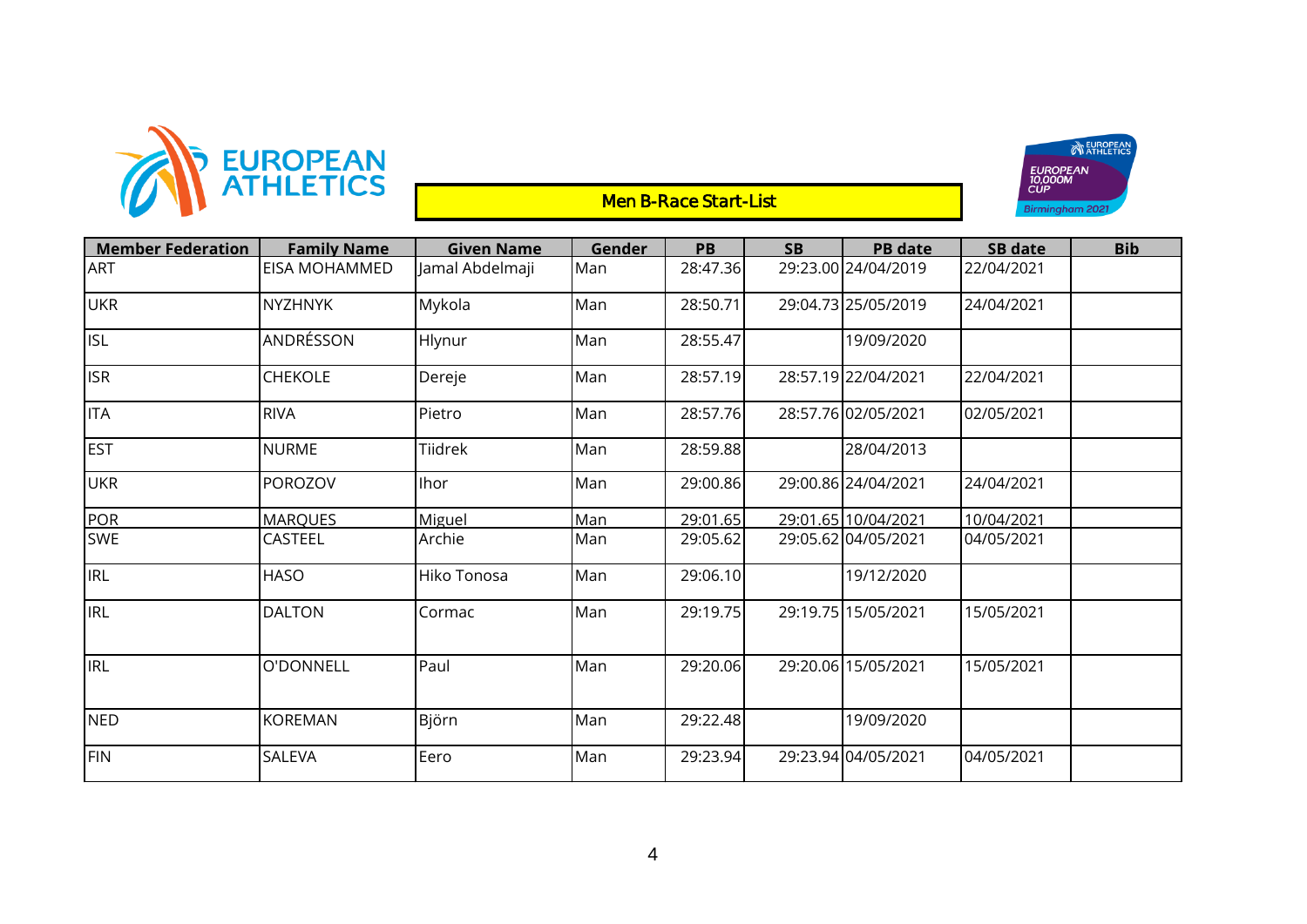| <b>BEL</b>              | SAKÉ               | Nicolaï      | Man | 29:34.06 | 27/09/2020          |            |  |
|-------------------------|--------------------|--------------|-----|----------|---------------------|------------|--|
| <b>BEL</b>              | <b>DEFLANDRE</b>   | Clément      | Man | 29:34.60 | 27/09/2020          |            |  |
| <b>ART</b>              | IDBAFDIL           | Fouad        | Man | 29:49.64 | 29:49.64 22/04/2021 | 22/04/2021 |  |
| <b>AUT</b>              | <b>THEUER</b>      | Timon        | Man | 29:53.78 | 29/08/2020          |            |  |
| LTU                     | <b>BRASEVIČIUS</b> | Ignas        | Man | 29:53.81 | 07/08/2020          |            |  |
| <b>BEL</b>              | <b>BOUCHIKHI</b>   | Lahsene      | Man | 30:02.10 | 02/05/2015          |            |  |
| <b>SLO</b>              | <b>KREVS</b>       | Mitja        | Man | 30:14.00 | 30:14.00 18/04/2021 | 18/04/2021 |  |
| <b>EST</b>              | <b>FOSTI</b>       | Roman        | Man | 30:22.54 | 19/07/2015          |            |  |
| <b>SLO</b>              | <b>KOBE</b>        | Primož       | Man | 30:22.76 | 04/06/2011          |            |  |
| LAT                     | VIŠKERS            | Jānis        | Man | 30:42.14 | 10/06/2017          |            |  |
| <b>MLT</b>              | <b>MICALLEF</b>    | Luke         | Man | 32:59.30 | 31/05/2019          |            |  |
| <b>CZE</b>              | <b>CHRASCINA</b>   | Marek        | Man |          |                     |            |  |
| <b>CZE</b>              | KOVÁŘ              | láchym       | Man |          |                     |            |  |
| <b>IRL</b>              | <b>POWER</b>       | Micheal      | Man |          |                     |            |  |
| <b>British Domestic</b> | <b>CROSS</b>       | <b>Ellis</b> | Man | 28:47.51 |                     |            |  |
| <b>British Domestic</b> | <b>GRIFFITHS</b>   | losh         | Man |          |                     |            |  |
| <b>British Domestic</b> | <b>AHMED</b>       | Omar         | Man | 29:34.89 |                     |            |  |
| <b>British Domestic</b> | <b>MARTIN</b>      | Nigel        | Man | 29:47.68 |                     |            |  |
| <b>British Domestic</b> | <b>IOHNSON</b>     | Calum        | Man |          |                     |            |  |
| <b>British Domestic</b> | <b>CLOWES</b>      | Matt         | Man | 29:18.38 |                     |            |  |
| <b>British Domestic</b> | <b>GRAY</b>        | Jack         | Man | 28:49.53 |                     |            |  |
| <b>British Domestic</b> | LOCKLEY            | Ollie        | Man | 29:15.45 |                     |            |  |
| <b>British Domestic</b> | <b>GRACE</b>       | Josh         | Man | 29:34.26 |                     |            |  |
| <b>Ireland Domestic</b> | <b>BRADLEY</b>     | Conor        | Man |          |                     |            |  |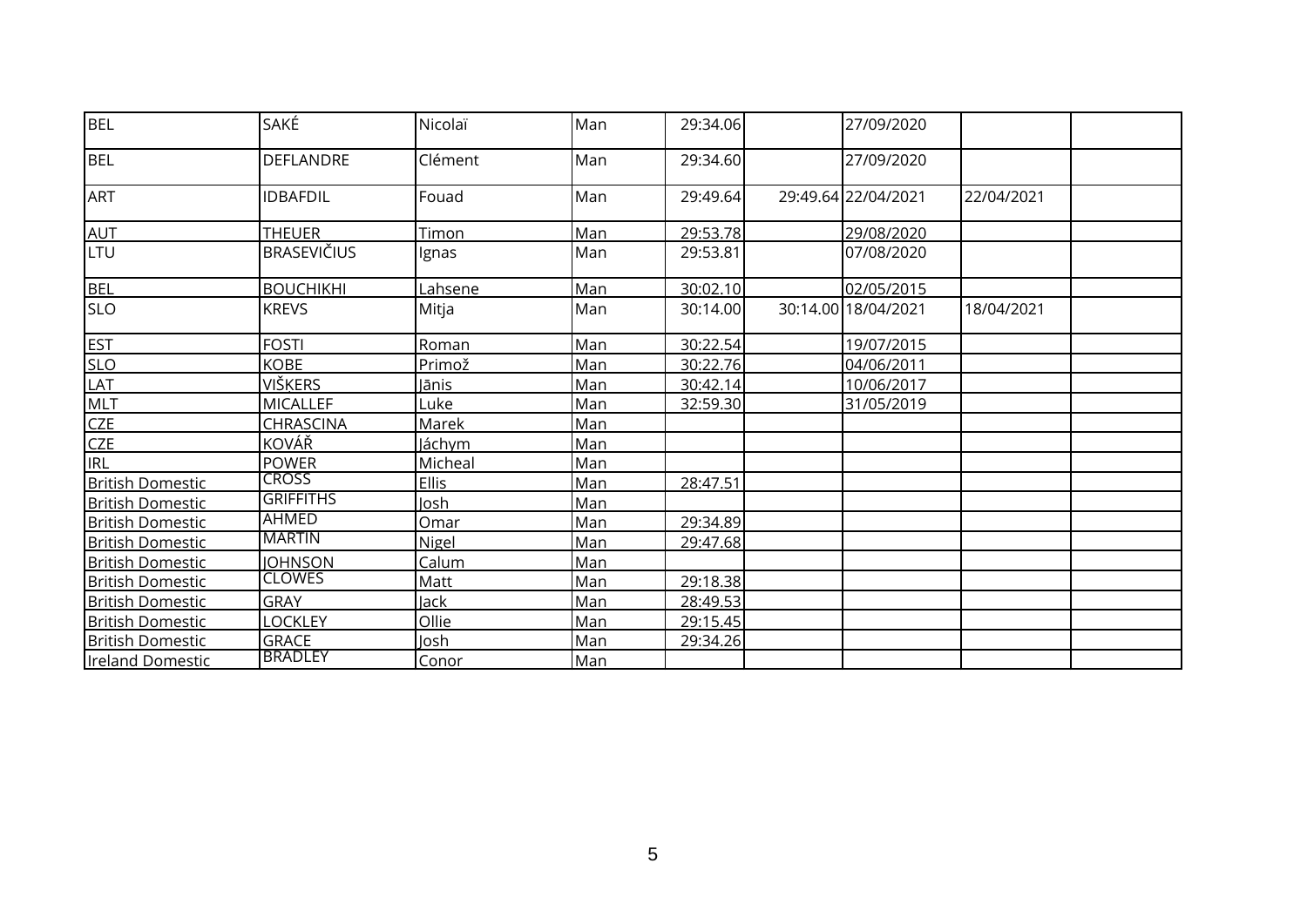





| <b>Member Federation</b> | <b>Family Name</b> | <b>Given Name</b> | Gender | PB       | SB SB date          | <b>PB</b> date | <b>Bib</b> |
|--------------------------|--------------------|-------------------|--------|----------|---------------------|----------------|------------|
| <b>GBR</b>               | <b>MCCOLGAN</b>    | Eilish            | Woman  | 30:58.94 | 30:58.94 20/02/2021 | 20/02/2021     |            |
|                          |                    |                   |        |          |                     |                |            |
|                          |                    |                   |        |          |                     |                |            |
| <b>GBR</b>               | <b>MARKOVC</b>     | Amy-Eloise        | Woman  | 31:25.91 | 31:25.91 14/05/2021 | 14/05/2021     |            |
| <b>GBR</b>               | <b>IUDD</b>        | lessica           | Woman  | 31:25.98 | 31:25.98 14/05/2021 | 14/05/2021     |            |
| <b>ISR</b>               | TEFERI             | Selamawit         | Woman  | 31:43.72 | 31:43.72 22/04/2021 | 22/04/2021     |            |
|                          |                    |                   |        |          |                     |                |            |
| <b>NED</b>               | LAU                | Jasmijn           | Woman  | 32:20.75 |                     | 19/09/2020     |            |
|                          |                    |                   |        |          |                     |                |            |
|                          |                    |                   |        |          |                     |                |            |
| <b>ESP</b>               | <b>MELERO</b>      | Maitane           | Woman  | 32:27.00 | 33:07.96 10/04/2021 | 06/07/2019     |            |
| <b>ALB</b>               | <b>GEGA</b>        | Luiza             | Woman  | 32:31.69 |                     | 11/08/2020     |            |
| <b>GBR</b>               | <b>OCKENDEN</b>    | Verity            | Woman  | 32:34.47 |                     | 06/07/2019     |            |
| FRA                      | MEZEGHRANE-        | Samira            | Woman  | 32:37.35 |                     | 29/08/2020     |            |
|                          | <b>SAAD</b>        |                   |        |          |                     |                |            |
|                          |                    |                   |        |          |                     |                |            |
| <b>FRA</b>               | <b>JEPTOOO</b>     | Susan             | Woman  | 32:37.47 |                     | 29/08/2020     |            |
|                          |                    |                   |        |          |                     |                |            |
|                          |                    |                   |        |          |                     |                |            |
| <b>GBR</b>               | <b>NESBITT</b>     | lennifer          | Woman  | 32:38.45 | 32:44.26 06/03/2021 | 19/05/2018     |            |
|                          |                    |                   |        |          |                     |                |            |
|                          |                    |                   |        |          |                     |                |            |
| <b>BEL</b>               | LAUWAERT           | Nina              | Woman  | 32:52.29 |                     | 06/07/2019     |            |
| POL                      | <b>PLIŚ</b>        | Renata            | Woman  | 32:54.13 | 33:26.06 24/04/2021 | 06/07/2019     |            |
| POL                      | BERNARDELLI        | Iwona             | Woman  | 32:55.06 | 33:27.41 24/04/2021 | 20/05/2017     |            |
|                          |                    |                   |        |          |                     |                |            |
| <b>ITA</b>               | <b>EPIS</b>        | Giovanna          | Woman  | 32:59.16 |                     | 06/07/2019     |            |
| <b>ESP</b>               | <b>GALIMANY</b>    | Marta             | Woman  | 33:11.41 | 33:11.41 10/04/2021 | 10/04/2021     |            |
| POL                      | PASZKIEWICZ        | Izabela           | Woman  | 33:14.34 | 33:25.67 24/04/2021 | 19/09/2020     |            |
|                          |                    |                   |        |          |                     |                |            |
| POL                      | <b>BAŃKOWSKA</b>   | Anna              | Woman  | 33:15.16 | 33:39.17 24/04/2021 | 28/04/2019     |            |
|                          |                    |                   |        |          |                     |                |            |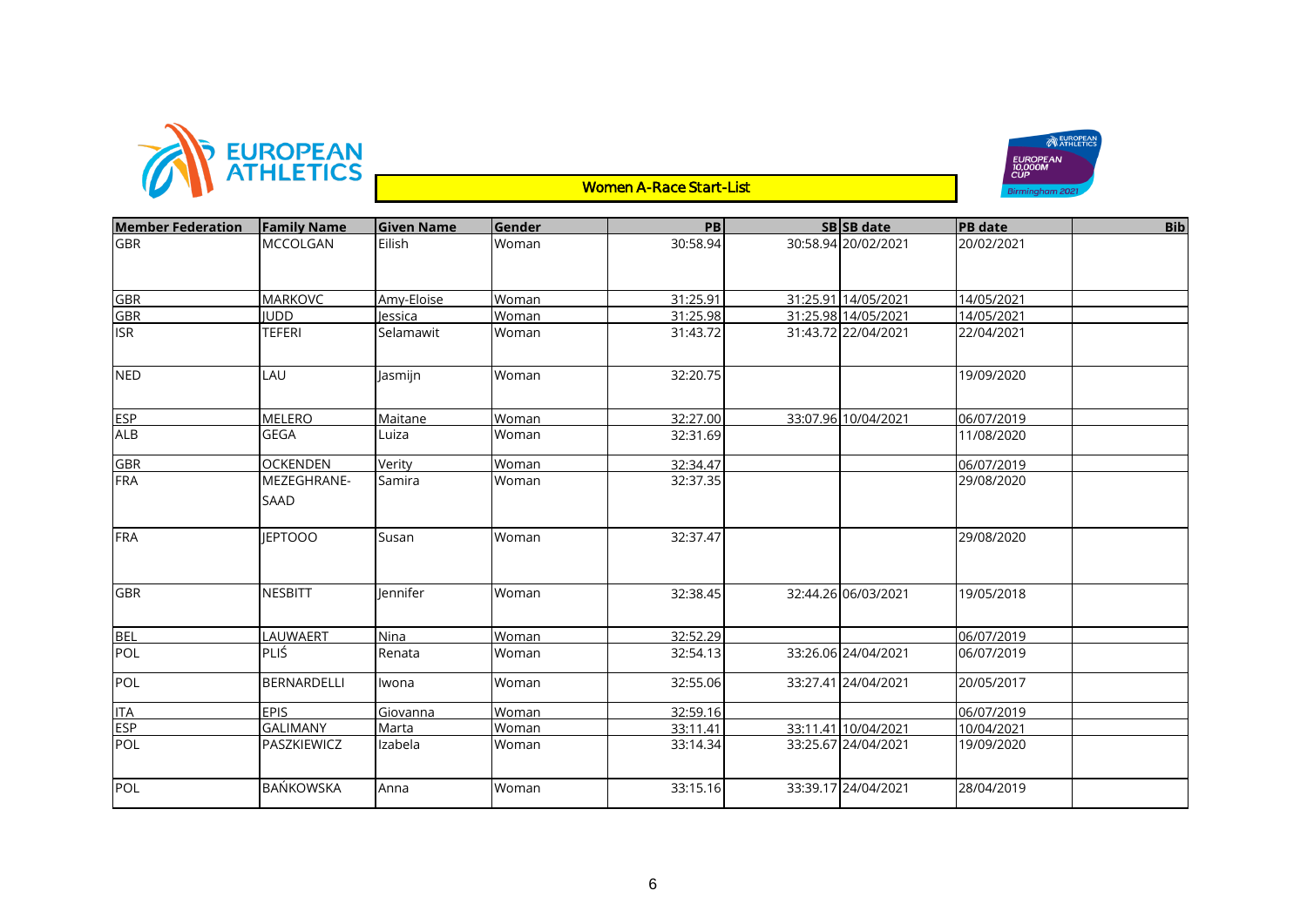| <b>FRA</b>                   | <b>IULIEN</b>    | Mélody      | Woman | 33:27.41 |          | 33:48.53 24/04/2021 | 29/08/2020 |  |
|------------------------------|------------------|-------------|-------|----------|----------|---------------------|------------|--|
|                              |                  |             |       |          |          |                     |            |  |
| <b>BEL</b>                   | VERBRUGGEN       | Hanne       | Woman | 33:30.67 |          |                     | 06/07/2019 |  |
| <b>GBR</b>                   | <b>HARRISON</b>  | Samantha    | Woman |          |          |                     |            |  |
| <b>I</b> IRL                 | LEE              | Lizzie      | Woman | 33:32.65 |          | 34:14.26 15/05/2021 | 21/05/2016 |  |
| <b>NOR</b>                   | <b>MARIDAL</b>   | Hanne Mjøen | Woman | 33:37.38 |          | 33:37.38 08/05/2021 | 08/05/2021 |  |
| <b>SWE</b>                   | <b>LINDHOLM</b>  | Hanna       | Woman | 33:40.22 |          |                     | 24/08/2019 |  |
| <b>British Olympic Trial</b> | <b>KIDGER</b>    | Beth        | Woman |          |          |                     |            |  |
| <b>British Olympic Trial</b> | <b>POTTER</b>    | <b>Beth</b> | Woman | 32:03.45 |          |                     |            |  |
| <b>British Olympic Trial</b> | <b>ARTER</b>     | Charlotte   | Woman | 32:15.71 |          |                     |            |  |
| <b>British Olympic Trial</b> | <b>EVANS</b>     | Clara       | Woman | 32:49.01 | 32:49.01 |                     |            |  |
| <b>British Olympic Trial</b> | <b>BOLTON</b>    | Eleanor     | Woman |          |          |                     |            |  |
| <b>British Olympic Trial</b> | <b>IRWIN</b>     | Hannah      | Woman | 34:46.50 |          |                     |            |  |
| <b>British Olympic Trial</b> | <b>AVERY</b>     | Kate        | Woman | 31:41.44 |          |                     |            |  |
| <b>British Olympic Trial</b> | <b>MACLENNAN</b> | Mhairi      | Woman | 32:58.42 |          |                     |            |  |
| <b>British Olympic Trial</b> | <b>COCKRAM</b>   | Natasha     | Woman | 35.50.65 |          |                     |            |  |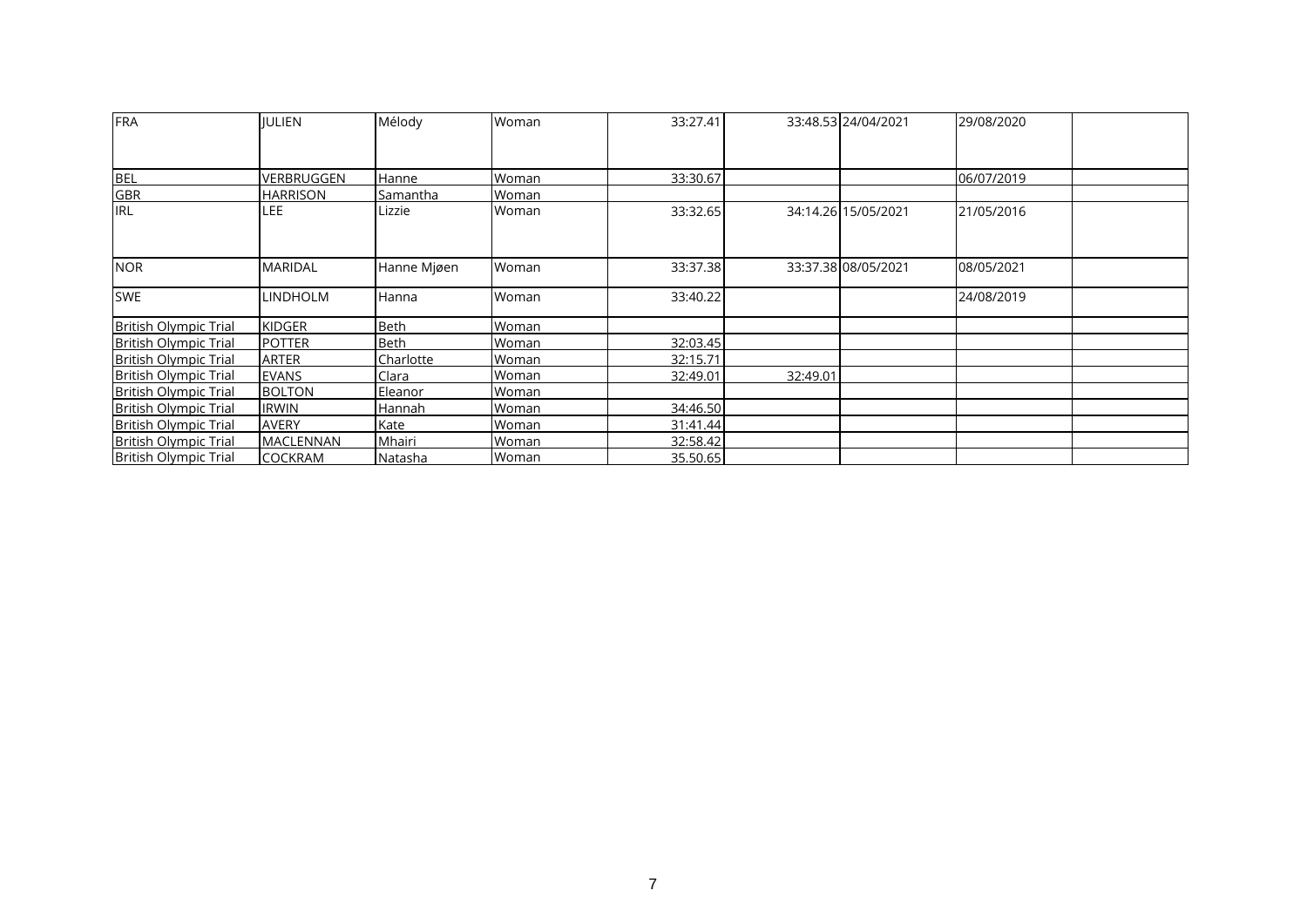



| <b>Member Federation</b> | <b>Family Name</b> | <b>Given Name</b> | Gender       | PB       | SB SB date          | <b>PB</b> date | <b>Bib</b> |
|--------------------------|--------------------|-------------------|--------------|----------|---------------------|----------------|------------|
| <b>NOR</b>               | <b>BAKKEN</b>      | <b>Ine</b>        | Woman        | 33:49.95 | 33:49.95 08/05/2021 | 08/05/2021     |            |
| <b>CZE</b>               | <b>HROCHOVÁ</b>    | Tereza            | Woman        | 33:53.78 | 33:53.78 24/04/2021 | 24/04/2021     |            |
| <b>AUT</b>               | <b>MAYER</b>       | Julia             | Woman        | 33:53.69 |                     | 06/07/2019     |            |
| <b>CZE</b>               | JOGLOVÁ            | Marcela           | Woman        | 34:22.05 |                     | 27/06/2020     |            |
| <b>ITA</b>               | <b>MERLO</b>       | Martina           | Woman        | 34:23.25 | 34:23.25 02/05/2021 | 02/05/2021     |            |
| POL                      | <b>MACH</b>        | Angelika          | Woman        | 34:23.43 |                     | 29/04/2017     |            |
| <b>ITA</b>               | <b>ARNAUDO</b>     | Anna              | Woman        | 34:24.26 | 34:24.26 02/05/2021 | 02/05/2021     |            |
| <b>ITA</b>               | LONEDO             | Rebecca           | Woman        | 34:27.83 | 34:29.53 02/05/2021 | 18/05/2019     |            |
| <b>EST</b>               | <b>PATJUK</b>      | lekaterina        | Woman        | 34:28.02 |                     | 19/07/2020     |            |
| <b>ITA</b>               | <b>SELVA</b>       | Giovanna          | Woman        | 34:37.33 | 34:37.33 02/05/2021 | 02/05/2021     |            |
| LTU                      | ŽŪSINAITĖ          | Vaida             | Woman        | 34:40.86 |                     | 07/08/2020     |            |
| <b>ITA</b>               | <b>SUGAMIELE</b>   | Federica          | Woman        | 34:42.1h | 34:42.1h 17/04/2021 | 17/04/2021     |            |
| <b>SLO</b>               | <b>KRŠINAR</b>     | Neja              | Woman        | 34:46.52 |                     | 19/09/2020     |            |
| <b>BEL</b>               | <b>VAN PROEYEN</b> | Karen             | Woman        | 35:06.55 |                     | 04/05/2019     |            |
| <b>MLT</b>               | <b>BEZZINA</b>     | Lisa Marie        | Woman        | 35:30.0  |                     | 17/02/2019     |            |
| <b>British Domestic</b>  | <b>MASON</b>       | Avril             | Woman        | 35:07.28 |                     |                |            |
| <b>British Domestic</b>  | <b>BRIGGS</b>      | Becky             | Woman        |          |                     |                |            |
| <b>British Domestic</b>  | <b>DANNATT</b>     | Charlotte         | Woman        | 34:02.99 |                     |                |            |
| <b>British Domestic</b>  | TAIT               | Elisha            | Woman        |          |                     |                |            |
| <b>British Domestic</b>  | <b>RENONDEAU</b>   | Elizabeth         | Woman        |          |                     |                |            |
| <b>British Domestic</b>  | <b>WESTON</b>      | Georgina          | Woman        |          |                     |                |            |
| <b>British Domestic</b>  | COPELAND           | Grace             | Woman        |          |                     |                |            |
| <b>British Domestic</b>  | <b>DREW</b>        | Kate              | <b>Woman</b> | 36:17.38 |                     |                |            |
| <b>British Domestic</b>  | TAYLOR             | <b>Nicole</b>     | Woman        | 33:31.35 |                     |                |            |
| <b>British Domestic</b>  | <b>ASTIN</b>       | Sarah             | Woman        | 34:25.33 |                     |                |            |